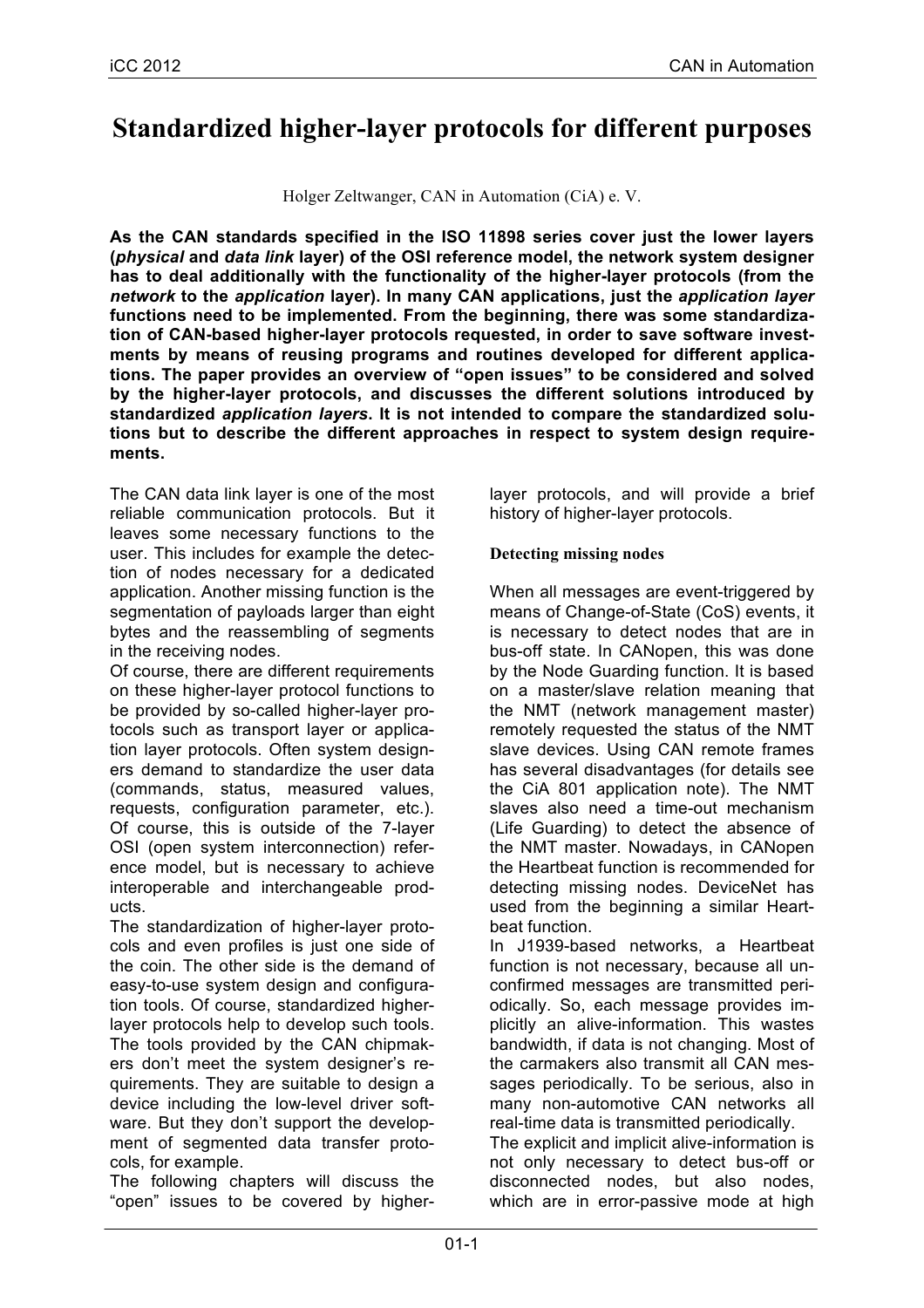busloads. When a node in error-passive mode produces a passive error flag and the bus is not idle, the passive error flag can't be completed and the node is therefore not able to receive or to transmit messages.

#### **Node management**

Self-starting nodes don't need to be configured. In many systems with self-starting nodes, no dedicated node management is implemented. In CAN systems with dedicated node management, normally one device is responsible for the network bootup process including the configuration of nodes as well as the starting and stopping of nodes. In CANopen, the NMT master is responsible for the node management. In order to overcome a single-point of failure, CANopen optionally provides the "Flying" NMT master protocols. They are used to manage the enabling of hot stand-by NMT master devices and the negotiation process, which NMT master capable device is the active NMT master. Normally, the node management requires a confirmation on the application level (see also below). In CANopen, this performed by means of the Heartbeat protocol.

#### **Overcoming the "addressing" limits**

Originally, the CAN protocol specified just the 11-bit identifier, which allows to distinguish between 2048 messages. For more complex networks this is not sufficient. One solution is the prolongation of the CAN-ID. That is why the extended frame format with 29-bit IDs has been introduced. It is used for example by all J1939 based networks. The disadvantages are the longer bus latency times (about 20 bittimes) and the higher busload (about 20% and more, depending on the data-length). Also the CRC performance is lower due the longer frame length (for details see /CHAR/).

The other possibility to address more parameters is, the usage of a part of the data-field as multiplexor. This approach has been chosen for CANopen and DeviceNet, for example. Usually, you use one byte for protocol control purposes and three other bytes for the multiplexer. In CANopen it is the 16-bit index and the 8-bit sub-index. In

DeviceNet a more object-oriented method has been used: addressing by means of class, instance, attribute (24-bit address). Also in some automotive diagnostics protocols, multiplexors are used (e.g. Unified Diagnostic Services).

The disadvantage is the limitation to less than 8-byte parameter. On the other hand, the resource of CAN-IDs is saved. In addition, the bus latency time is not prolonged compared to the extended frame format using 29-bit CAN-IDs.

#### **Transport protocols for longer data**

Parameters that exceed the 8-byte length of the data field need to be segmented by the transmitter and re-assembled by the receivers. In general, all transport protocols (TP) are similar, but in the details are different. Most of them provide some flow control meaning that there is some confirmation of the received segments. Sometimes each segment is confirmed; in other TPs there is a number of segments confirmed (block transfer). Normally, there are positive and negative acknowledgments (e.g. abort message). Most of the TPs have some limitations regarding the length of the parameter, because the use unique numbers for each segment.





In case of unlimited length, a toggle-bit is used, in order to detect a doubled received CAN message. A double reception of CAN messages could happen, when the last bit of end of frame (EOF) is dominant. This is interpreted differently by the transmitting and receiving nodes. The transmitter re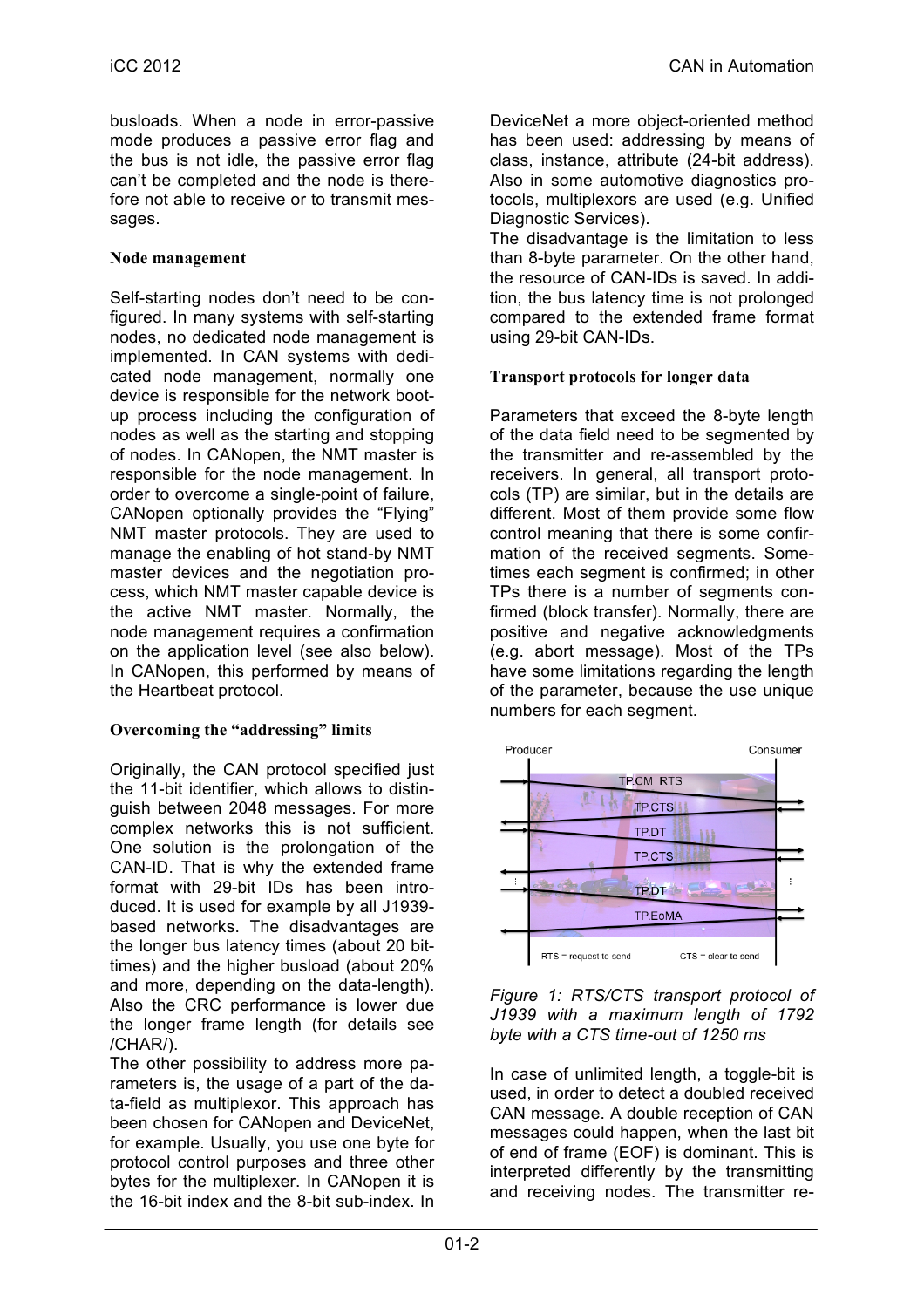gards this as an error condition (expecting that a receiver has evaluated locally a dominant sixth bit of EOF). The receiving nodes regards a dominant bit in the last bit of EOF as an overload condition, because they have already accepted the message as correct with the sixth bit of EOF, if recessive.

Some of the transport protocols confirm each segment, while others confirms a block of segments. There are protocols limiting the length of the segmented transfer (the SDO protocols of CANopen don't limit the size of segmented down- und uploads). In most these confirmed protocols specify a time-out for the confirmation (positive or negative acknowledgement), but the SDO time-out is manufacturerspecific.

## **Conformation on different levels**

The CAN data link protocol provides just a confirmation by means of the ACK slot bit. This is a confirmation for the transmitting node that it is not alone in the network. It doesn't indicate, if the CAN frame has been received by all nodes that are configured to receive this message.

The above-mentioned confirmation of segmented messages is still not confirming that the message content has been correctly processed. It is still just a confirmation for the transport protocol that this segment has been correctly received.

The confirmation on the application level is in J1939-based networks provided by request messages and status messages. This approach is also used in the carmaker-specific CAN protocols (message matrix). Similar mechanisms are specified in the motion profiles for CANopen and DeviceNet: The host controller sends a command-word, which is confirmed by the motion controller by means of the statusword. Both are mapped in different CAN messages and evaluated by the host controller.

# **Configuration and program download**

In many applications, the CAN network is not only used for control purposes, but also for the configuration of the nodes and

the download of programs. Of course, this requires a transport protocol. For open networks, standardized internal addresses are required. If several programs are downloadable, standardized functions to start and stop programs are needed. In CANopen up to 254 internal addresses are standardized for programs to be started and stopped via CAN. There is additional information about the download date and time available. This allows using configuration and programming tools from different suppliers.

### **Standardized scheduling of real-time messages**

The scheduling of messages containing commands and status information is one of the most important tasks of the system designer. The periodical transmission of messages is still one of the most used scheduling modes. In order to save bandwidth, system designer may use an eventtrigger (change-of-state) transmission mode. CANopen also provides a combination of both methods: The message is send periodically, if no mapped parameter changes; but when the parameter changes, the messages is transmitted immediately.



*Figure 2: In many CAN networks the realtime data is transmitted periodically (in the shown DeviceNet application periodical transmission is called "cyclic", which is misleading, because the cycle derives from the individual local timer in each device)*

In some applications, coordinated and synchronized actions in different nodes are necessary. For example, different sensors should sample at the very same moment their measured values and transmit them in different messages. It might be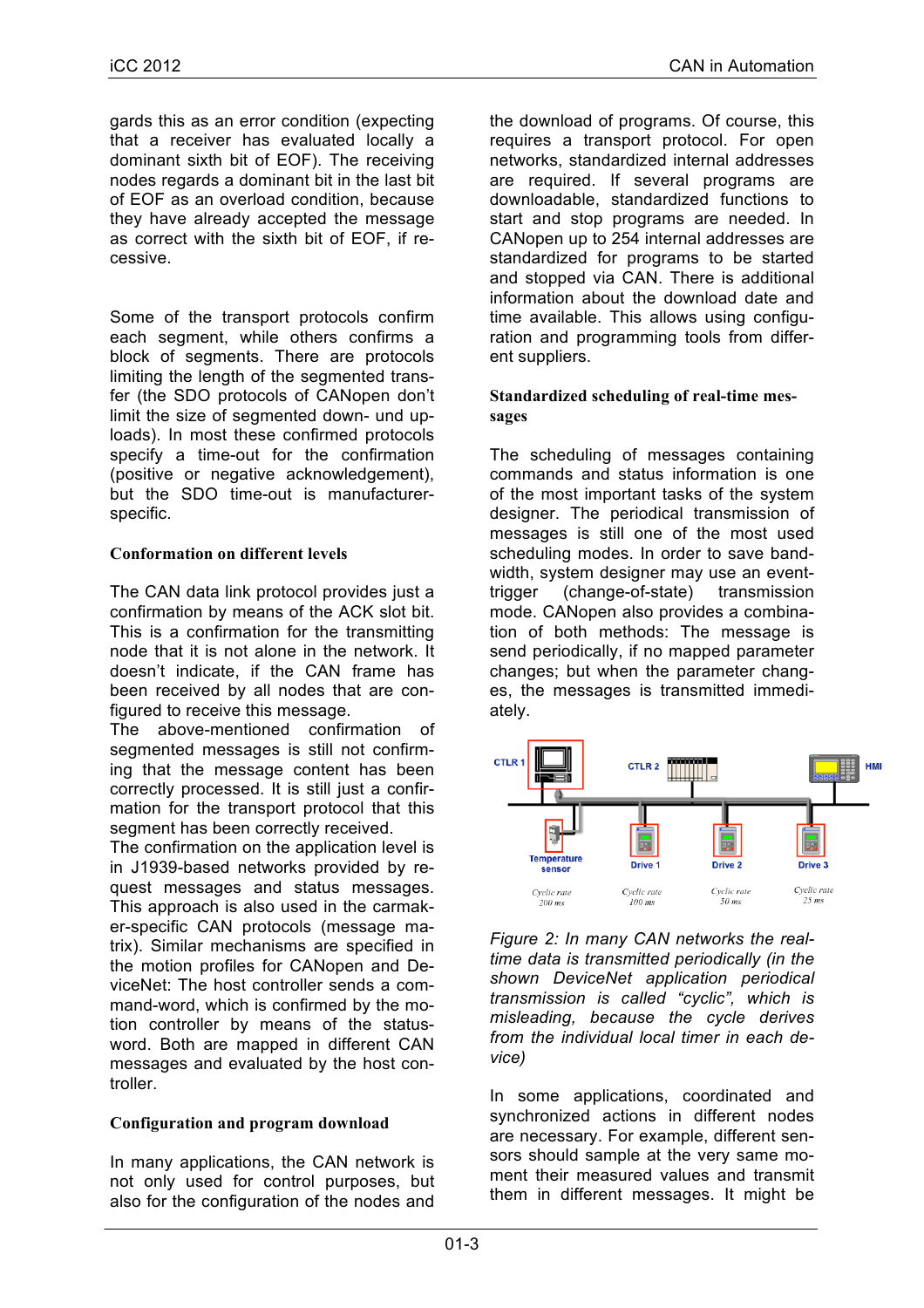also required to synchronize actuations in different nodes. For such applications, CANopen provides the SYNC message [3], which triggers the simultaneous capturing of sensor values or the validation of previously received set-values (e.g. in multi-axis motion control systems). The maximum jitter of the periodically transmitted SYNC message is about one CAN data frame. The synchronization of actions is also achievable by a global network time. In CANopen this is possible by means of the TIME message with accuracy of 1 ms. Both methods have the disadvantage that the synchronization may be lost due to the automatic retransmission of corrupted messages.



Actuation performed simultaneously at next SYNC

#### *Figure 2: Synchronous sampling and actuating in an asynchronous network by means of a SYNC message*

The TTCAN protocol (ISO 11898-4) avoids this disadvantage. It uses Reference messages comparable with the SYNC message, but for the following messages the automatic retransmission is disabled [2]. However, TTCAN has not been adopted in any "open" higher-layer protocol.

#### **Prioritization of functions and pre-assigned CAN-IDs**

In embedded networks, the system designer assigns the priority for each message to the application requirements. In open networks, the CAN-ID contains often a unique node-identification. In J1939 based networks, the CAN-ID identifies the content of the messages and a 3-bit priority. In DeviceNet and CANopen, the preassigned CAN-ID identifies the kind of communication service (e.g. I/O message or explicit message resp. PDO or SDO)

and derives also from the unique nodeidentification assigned by the system designer.

## **Bit-timing standardization**

Higher-layer protocols for open networks need also to determine the bit-timing. CANopen, DeviceNet, and the different J1939-based networks standardize the allowed bit-rates and the sample-methods (single or multiple sampling) as well as sample-point. The automotive industry has also standardized in the SAE J2284 series the bit-timing for CAN high-speed networks compliant to ISO 11898-2. The only one, which allows data-rates up to 1 Mbit/s is CANopen, the other restrict the maximum bit-rate to 250 kbit/s respectively to 500 kbit/s. Also on the lower end, only CANopen supports data-rates up to 10 kbit/s (note: not all transceiver chips on the market support those low bit-rates).

Most of the higher-layer protocols for open networks also specify the pin-assignment for connectors and sometimes even for the cables to be used. DeviceNet is for example more restrict than CANopen, which limits the usage of DeviceNet for industrial automation. The CANopen recommendations regarding the physical layer are much much more flexible. On the other hand, the "harder" specification reduces malfunction due to "badly" designed CAN networks.

The "most hardest" CAN physical layer specifications (optimized in respect to robustness and cost) are used in passenger cars. The carmakers have spent much effort to design proper CAN in-vehicle networks. Their approaches are dedicated for this application and can't be used generically.

Some industrial CAN users don't care on the price for the CAN physical layer components such as cable and connector. Of course, they minimize the disturbance possibilities and maximize the robustness regarding EMC (electro-magnetic compatibility).

# **Node claiming and layer setting protocols**

In particular in open network environments, it is a requirement to configure the bitrate and a unique node-identification. If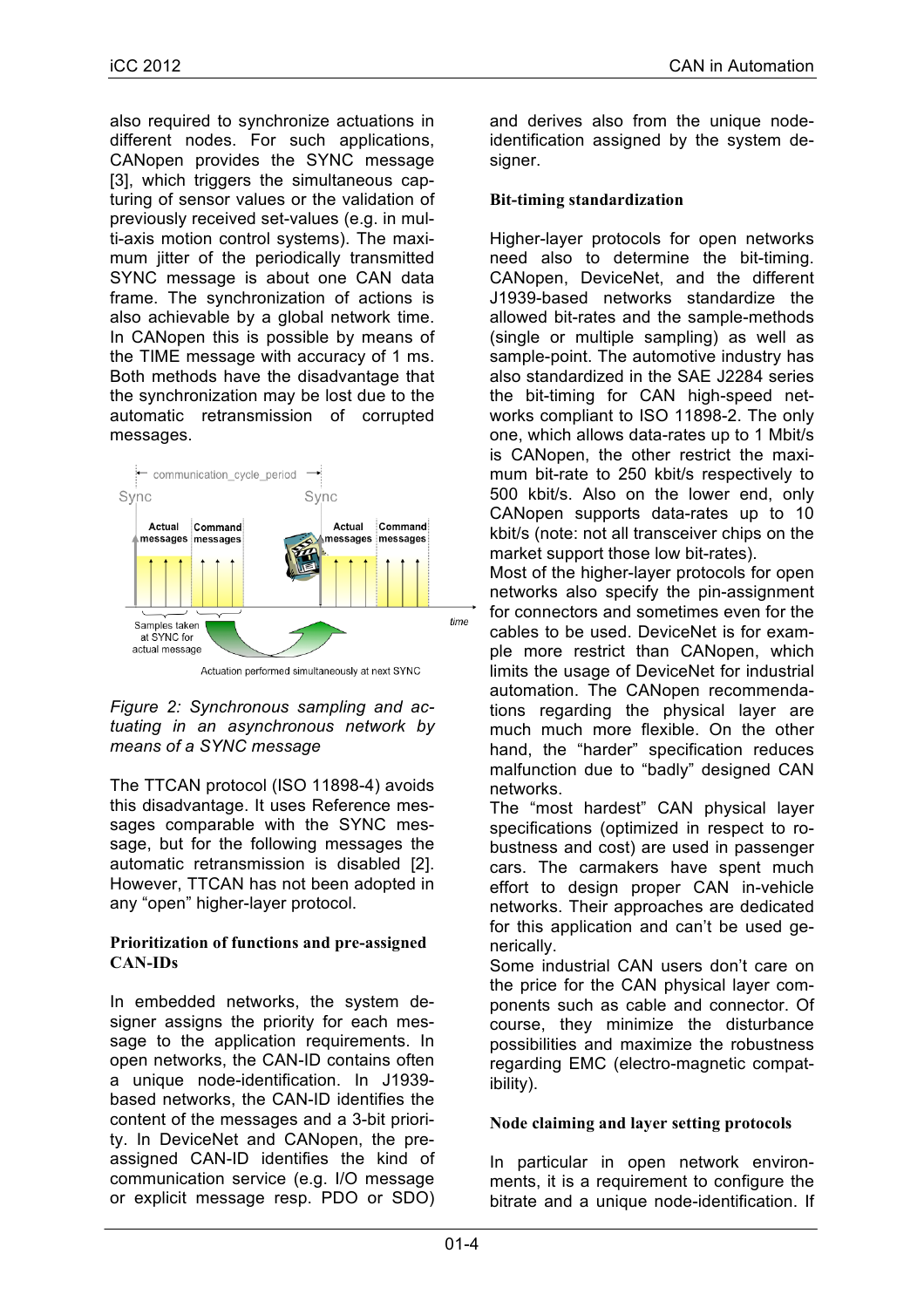this should be done via the CAN interface, there are special protocols necessary.

In J1939-based networks, there is the NAME claiming procedure. It "violates" the design-rule that a CAN message with variable content must not be sent by two or more nodes. The CANopen claiming procedure described in CiA 416 avoids this design-rule violation by using a worldwide unique identification (Identity parameter 1018h). This unique 128-bit device identification is also used for the CiA 305 layer setting services and protocols (LSS). With LSS, CANopen node-IDs and bit-rates are changeable in a running system.

The boot-loader and program download functionality as well as the control of application software (e.g. starting and stopping) are also features that are not covered by the 7-layer OSI (open system interconnection) reference model internationally standardized by ISO. I would regard them also as layer management functions.

#### **Standardization of application functions**

To standardize the communication services and protocols is not sufficient to achieve interoperability between devices. To design interoperable devices requires additional standardization of the application functions – so-to-say the content of the messages (could be process data, configuration parameter, or diagnostic information). In general, there are two approaches:

- The system-oriented approach standardizes all messages transmitted in a dedicated application. In which device, which application function is implemented, doesn't matter: The system designer has to take care on system consistency by means of selecting the "right" devices.
- The device-oriented approach specifies individual communication interfaces, and the system designer needs to program or configure the consistent communication in one or more control units.

Specifications using the system-oriented approach, I like to call application profiles. Interface descriptions compliant to the device-oriented approach are normally named as device or interface profile. J1939-based networks are specified in application profiles (unfortunately they are

named application layer – but this is not correct). DeviceNet uses device profiles to define the process and the configuration parameter. In CANopen both approaches are used. There are generic (e.g. for I/O) and industry-specific (e.g. for corrugator in extruder machinery) CANopen device profiles; and there are CANopen application profiles for dedicated applications (e.g. CANopen-Lift, C*le*ANopen, and specialpurpose cars).

#### **Additional network functionalities**

In some applications, additional network functionality is requested, which is not covered by the OSI reference model. This includes protocols for safety-related transmission of data as specified in CANopen-Safety or CIP-Safety for DeviceNet. Other protocol functions are data security and device redundancy (e.g. Flying NMT master protocols for CANopen). Also protocols dealing with bus-line redundancy, and the related swapping mechanisms of bus-lines fall into this category of protocols.



(1) The transmission depends on the unique waiting time deriving from the NMT priority

#### *Figure 4: One of the Flying NMT master protocols negotiating the NMT mastercapable device with the highest priority*

For CANopen a specific bus-line redundancy for maritime electronics [?] has been developed (CiA 302-6). Other protocols requested by complex network architectures include router and gateway functionality. In CANopen the SDO and EMCY router function is specified in CiA 302-7 (multi-level networking). For diagnostic in passenger cars the ISO 15765-2 (transport and network layer services) standard includes the gateway functionality.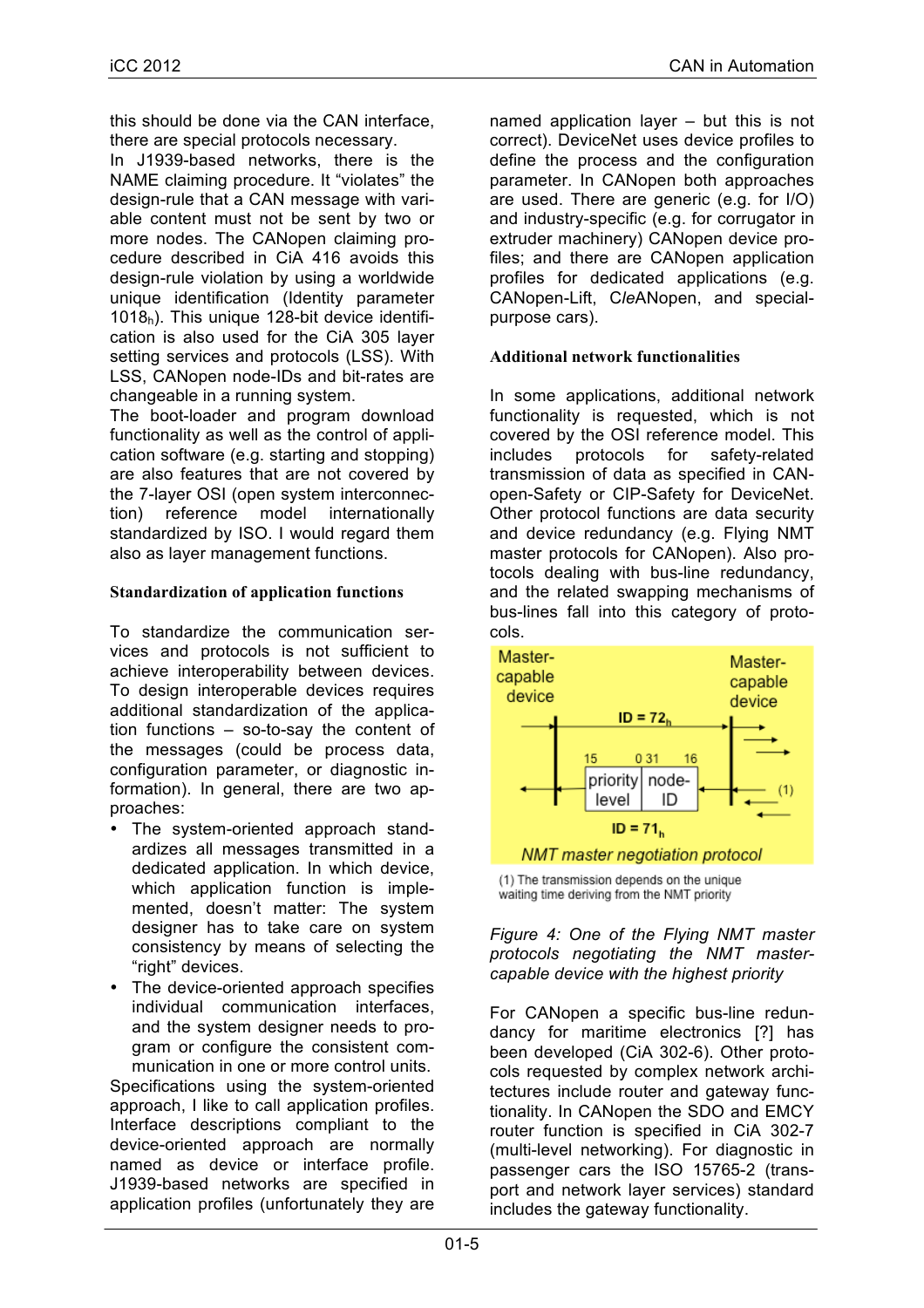#### **Brief history of CAN-based higher-layer protocols and profiles**

All standardized communication protocols should follow the OSI reference model. It was introduced in 1984 and is internationally standardized by ISO 7498-1. The OSI model defines internetworking in terms of a vertical stack of seven layers. The upper layers of the OSI model represent software that implements network services like encryption and connection management. The lower layers of the OSI model implement more primitive, hardware-oriented functions like routing, addressing, and flow control.

This 7-layer architecture doesn't cover the content of the data and doesn't specify the communication with system design tools. However, the standardization of the application data and the tool communication interfaces are essential for interoperability and exchangeability of networked devices.

In the CAN community, the Swedish company Kvaser was one of the first standardizing the communication interface for system design tools: In its CAN-Kingdom specification (developed in the late 80ies and early 90ies) the "King" was the system design tool. However, CAN-Kingdom didn't specify the application layer defined in the OSI reference model [1].

CAN-Kingdom "just" provides standardized communication mechanism to design an application layer by means of a standardized device configuration. So-to-say, it is a layer management protocol and not an application layer. All CAN-Kingdom compliant devices support the communication with the "King". CAN-Kingdom provides the following functions:

- The "King" configures, which nodes will receive and transmit which messages.
- It provides an infrastructure for transmitting fixed format data that runs over a single CAN packet payload length. In CAN Kingdom parlance this is known as "document pagination".
- It allows point-to-point transfer of data streams, through the "Block Transfer" mechanism.
- It allows runtime mapping of CAN identifiers with an optional second level of indirection. For the first level, the "King" must map himself the CAN-ID from him

to the "folder". The second level, "folder" to "document", can optionally be fixed by the node designer.

- It provides a mechanism for clock synchronization.
- It provides a specification for packed bit fields.
- It provides event driven, "daisy chain", and synchronous messaging.
- It provides a mechanism to set message filters.

In the early days of CAN, there were also developed the first higher-layer protocols based on the OSI reference model. One of the very early solutions was the CAN Application Layer (CAL) by CiA. It was based on ideas developed in Philips Medical Systems. Other CiA members also contributed some ideas and functions. It was a "pure" layer-7 protocol not specifying any message content.

In order to satisfy the requirements regarding standardized data content, several industries started in 1993 and the following years to specify CAN-based higher-layer protocols transmitting standardized data. Members of the SAE (Society of Automotive Engineers) association developed the J1939 set of specifications. Originally, this standard was dedicated for powertrain applications in trucks and buses. It includes transport protocols for data longer than 8 byte (e.g. RTS/CTS and BAM with maximum length of 1792 byte), but specified mainly 8-byte messages identified by the PGN (parameter group number) as part of the 29-bit CAN-ID. Each message has an 8-byte data field containing one or more parameters (equivalent to signals or to process data). Not used bits are reserved. These messages are transmitted periodically. The period is determined by the SAE J1939-71 or equivalent specifications and is not configurable. Nowadays, the J1939 protocols have been adapted to other applications, too:

- ISO 11992-2/3—Truck/trailer communication (but only the network for braking and running gear equipment as defined in part 2 has been implemented)
- ISO 11783 series (also known as Isobus)—Tractor/implement communication in agriculture and forestry vehicles
- IEC 61162-3—network for marine navigation and radio communications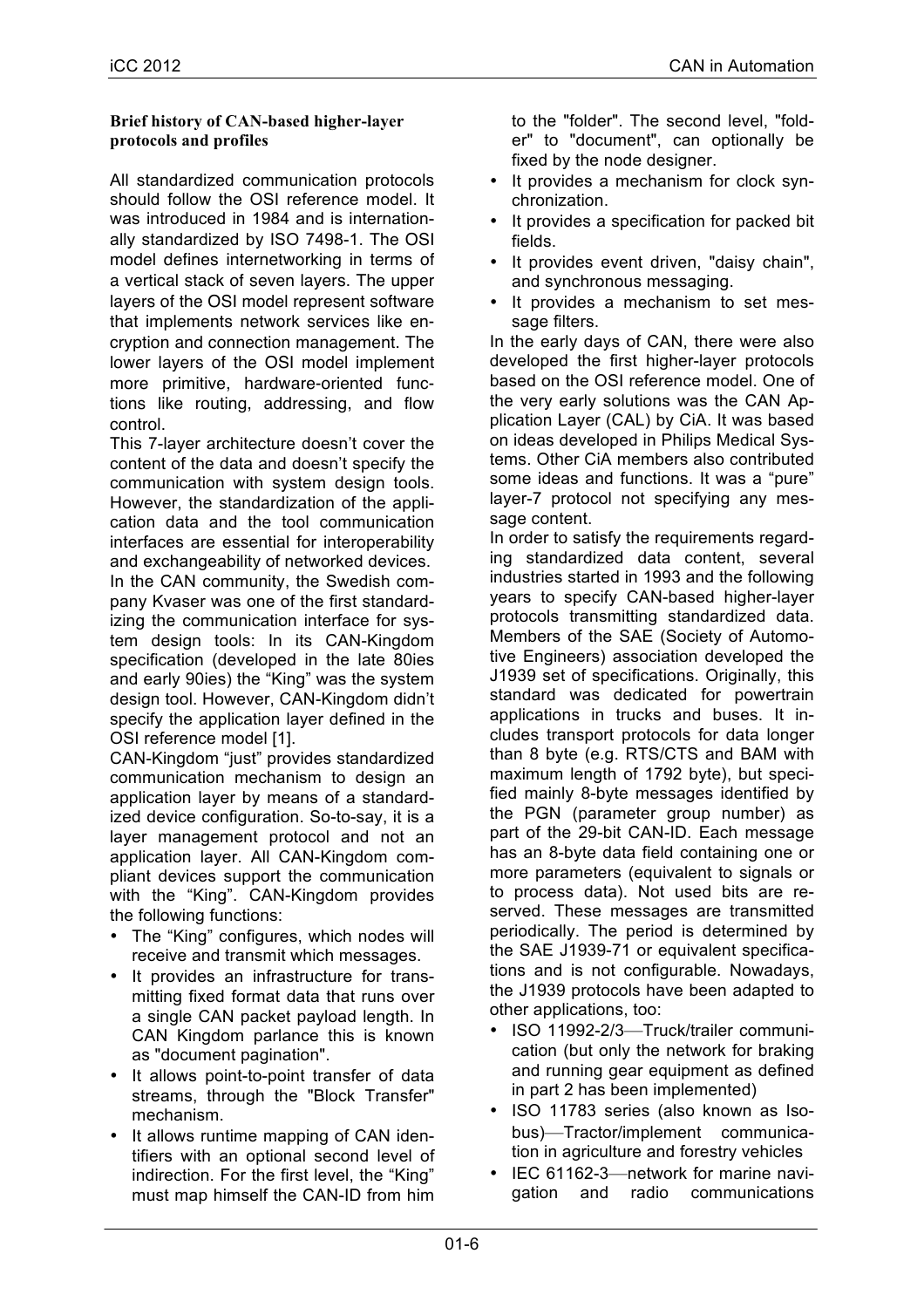equipment aboard all classes of vessels including Solas (Safety of Life at Sea) vessels.

However, the transport protocol and the application profiles are slightly different. But the structure of the CAN-ID usage is the same as well as the periodical transmission of parameter group messages. Of course, the application profiles will be still enhanced.

In the early 90ties, Allen-Bradley and Honeywell Microswitch developed in the beginning jointly with American industrial users, the idea of a CAN-based network for factory automation. After a while, both companies went their own ways. This resulted in two different higher-layer protocols: DeviceNet and Smart Distributed System (SDS). Both have been internationally standardized in the IEC 62026 series. A few years ago, SDS has been withdrawn due to missing support by the industry. DeviceNet, nowadays supported by the ODVA (Open DeviceNet vendor association) is completely integrated into the CIP (Common Industrial Protocol) application layer and device profile approach. In Europe, the CANopen application layer and its profiles have been pre-developed within a European research project. End of 1994, it was handed-over to CiA for maintenance and further developments. The CANopen application layer is internationally standardized in EN 50325-4. The CAN-Safety protocol is standardized in EN 50325-5.

The CiA 402 CANopen profile (for drives and motion controllers) is also internationally standardized in the IEC 61800-7 series, in which also the CIP motion profile is standardized. CiA has also submitted other CANopen profiles for international standardization (e.g. CiA 422: C*le*ANopen, and CiA 443: SIIS level-2 devices). The usage of CAN networks in rail-vehicles is standardized in IEC 61375-3-3. The EN 13149-4/5/6 technical reports specify the CANopen application profile for passenger information systems in public transportation.

The family of CANopen specifications also includes program download functionality, (CiA 302-3), configuration manager capability (CiA 302-3) as well as different other layer management functions (e.g. CiA 305).

The carmakers developed within the OSEK project the OSEK-COM application layer. It was even internationally standardized in the ISO 17356 series, but didn't get much support by the automotive industry; meaning it was not really implemented. Carmakers are using still proprietary application layers and profiles (also known as communication matrix).

For diagnostics, the automotive industry has standardized the communication. Even if it sometimes confusing, the unified diagnostic services on CAN (ISO 14229-3) and the sub-layered services and protocols (ISO 14229-2: UDS session layer, and ISO 15765-2: Transport and network layer) are completely standardized and used. The carmakers are using also the quasi standardized CAN Calibration Protocol (CCP) and its successor ECP (Extended Calibration Protocol). With them ECUs can be calibrated during the production and integration phase. All of these protocols use some multiplexer in the data field, in order to save the resource of CAN-IDs.



• The Node-ID (NID) allows to address 512 different nodes (SID) in each of the 128 different functions (Server FID).

• FID (indicates pre-defined and user-defined functions)

*Figure 5: The shown Arinc 825 peer-topeer protocol allows individual nodes to establish client/server type interactions, called node services; both connectionless as well as connection-oriented communication (compare to UDP/IP versus TCP/IP) is supported*

The latest CAN-based higher-layer protocol standardization has been achieved by the aircraft industry. Within the Arinc association, the Arinc 825/6 specifications have been released. These specifications meet specifically the requirements of airborne applications. It is adapted some ideas of the CANaerospace protocol developed in the mid 90ties. For details see [4] in this proceedings.